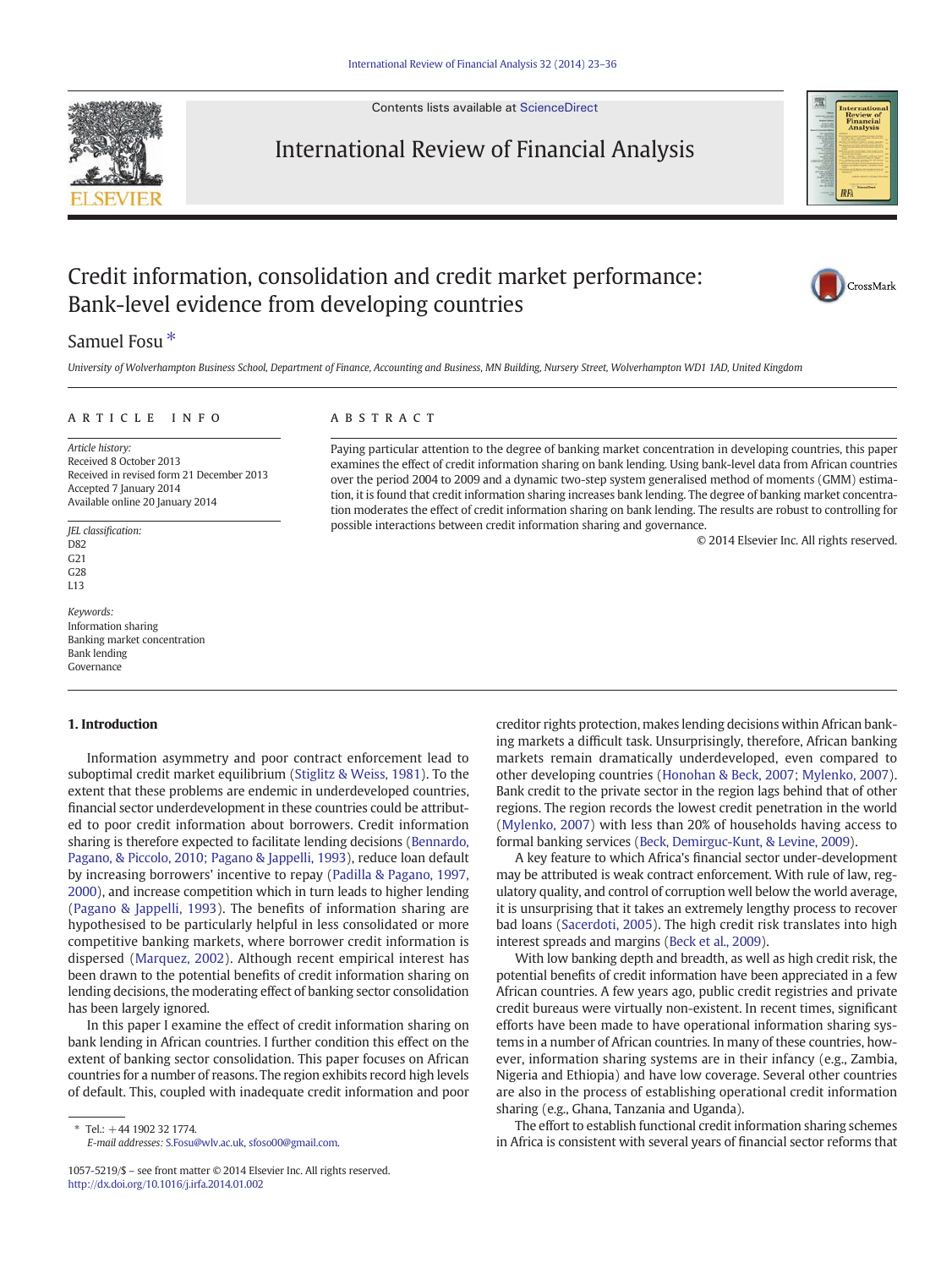have promoted banking competition in the region. With significant reforms across the African financial sectors over the past two decades, $<sup>1</sup>$ </sup> the region has witnessed significant financial deepening and broadening in recent times (see [Allen et al., 2012; Beck et al., 2009\)](#page--1-0). Compared to developing countries in other regions, however, the pace of improvement is much slower [\(Allen et al., 2012](#page--1-0)). The years of reforms have also led to a downward trend in banking sector concentration, which has been characteristically high for the region [\(Fosu, 2013](#page--1-0)). Whilst the downward trend in concentration does not necessarily indicate improved competition [\(Boone, 2008; Boone, Grif](#page--1-0)fith, & Harrison, 2005; [Boone, van Ours, & van der Wiel, 2007; Demsetz, 1973\)](#page--1-0), it does suggest that credit information is becoming more dispersed as the pool of borrowers per bank becomes smaller [\(Marquez, 2002](#page--1-0)).

In view of the above-mentioned features, this paper seeks to answer the following questions: first, how does credit information sharing affect lending in developing countries? Second, to what extent does the depth (or the characteristics) of credit information affect lending decisions? Third, to what extent is the effect of credit information sharing conditional on the degree of banking market concentration?

The results suggest that credit information sharing improves bank lending. It is also found that the depth of credit information is similarly important in increasing bank lending. Furthermore, it is found that the effect of credit information sharing is higher in less concentrated banking markets. The findings are robust to controlling for several measures of institutional quality and their possible interactions with credit information.

The paper contributes to the existing literature in several ways: first, the paper provides the first bank-level (supply side) evidence of the effect of credit information on credit allocation. Bank-level data ensures that individual banks' reactions to credit information sharing are not confounded by aggregate variation in credit allocation. In particular, bank-level data helps to isolate variations in credit allocation arising from (unobserved) heterogeneity of banks. Using aggregated credit data makes it impossible to isolate lending behaviour of specialised banks, especially those that are there to serve government motives. Second, this paper is the first to provide empirical evidence about the moderating effect of banking sector consolidation on the benefits of credit information sharing. Third, the paper further investigates the extent to which a wider range of institutional factors interacts with credit information sharing to impact on credit allocation. Finally, this is the first paper to attempt a comprehensive study of credit information sharing and bank lending in African countries.

The rest of this paper is organised as follows. Section 2 provides a review of the theoretical literature and empirical evidence that motivates this study. [Section 3](#page--1-0) outlines the research hypotheses. The data and variables used for the study are described in [Section 5,](#page--1-0) whilst the empirical estimation methods are provided in [Section 4.](#page--1-0) The findings of the study are discussed in [Section 6](#page--1-0). [Section 7](#page--1-0) concludes the study.

### 2. Literature review

This section provides a review of the theoretical and empirical literature that motivates this study. A strand of literature motivating the relationship between credit information sharing and credit market outcome (e.g., [Behr & Sonnekalb, 2012; Bennardo et al., 2010; Brown,](#page--1-0) [Jappelli, & Pagano, 2009; Djankov, McLiesh, & Shleifer, 2007; Love &](#page--1-0) [Mylenko, 2003; Padilla & Pagano, 1997, 2000; Pagano & Jappelli,](#page--1-0) [1993](#page--1-0)) is reviewed first. This is then followed by a body of literature that suggests that banking market concentration or competition is of importance in the relationship between credit information sharing and bank lending decisions (e.g., [Cetorelli & Peretto, 2000; Jappelli &](#page--1-0) [Pagano, 2002; Marquez, 2002; Pagano & Jappelli, 1993; Petersen &](#page--1-0) [Rajan, 1995](#page--1-0)).

### 2.1. Theory of credit information sharing and bank lending

Theory shows that credit information sharing impacts on credit market performance by reducing adverse selection in lending [\(Pagano](#page--1-0) [& Jappelli, 1993\)](#page--1-0), reducing moral hazard on the part of borrowers, thereby increasing borrower efforts ([Padilla & Pagano, 1997, 2000](#page--1-0)), and reducing credit rationing in multiple bank lending [\(Bennardo et al., 2010\)](#page--1-0).

[Pagano and Jappelli \(1993\)](#page--1-0) show that credit information sharing reduces adverse selection in bank lending. In their model, credit information sharing helps increase the bankable population and possibly expand lending. In the absence of credit information, banks cannot distinguish between new pools of potential borrowers who are likely to repay and those who are likely to default. The authors show that in such a situation, since the new loan applicants might have borrowed from other banks in the past, information sharing can help the bank in question make the right decision to lend safely to credible new applicants. The overall impact on lending, however, depends on the extent to which increased lending to safe borrowers compensates for the reduced lending to risky borrowers. As information sharing also reduces informational rent in contestable banking markets, the resulting increase in competition can increase lending.

Information sharing may also induce more bank lending by reducing borrower hold-up problems. Credit information acquired by a bank today confers informational advantage, which permits it to extract higher interest rates from borrowers in the future. [Padilla and Pagano](#page--1-0) [\(1997\)](#page--1-0) show that, when banks commit to sharing credit information, the extraction of informational rent is restrained. This increases borrower effort and makes repayment more likely. With reduced default risk, interest rates decrease and lending, in turn, increases.

It is also argued that sharing default information may serve as a disciplinary device to encourage borrowers to repay their debt. Among other moral hazard situations, borrowers may prioritise potential returns from risky investments over incentives to repay [\(Myers, 1977\)](#page--1-0). It is shown in [Klein \(1992\)](#page--1-0), [Vercammen \(1995\)](#page--1-0) and [Padilla and Pagano](#page--1-0) [\(2000\)](#page--1-0) that sharing default information encourages repayment. This is because sharing credit information allows borrowers who default to be blacklisted. As blacklisted borrowers may have difficulty getting credit in future, borrowers thus have an incentive to avoid default. The resulting reduction in default rates could reduce borrowing cost and increase lending. [Padilla and Pagano \(2000\),](#page--1-0) however, argue that sharing only default information has the potential to increase lending; sharing information about borrower quality cannot increase lending since borrowing cost cannot be reduced any further due to the elimination of informational rent.

Moreover, credit information sharing may help reduce overborrowing and its associated credit rationing in multiple bank lending [\(Bennardo et al., 2010](#page--1-0)). Aside from the higher implicit cost in multiple bank lending ([Petersen & Rajan, 1994](#page--1-0)), borrowing from multiple banks induces opportunistic behaviour among borrowers, causing them to over-borrow. This behaviour can be costly to lenders. Hence, their natural response to this opportunistic behaviour is to ration credit, raise interest rates or deny credit. [Bennardo et al. \(2010\)](#page--1-0) show that credit information sharing permits lenders to assess the outstanding debts of each borrower and lend safely. This mitigates the need for credit rationing and higher interest charges. Therefore, bank lending is expected to be higher in the presence of credit information sharing.

The above review shows that credit information can have a positive effect on bank lending, although borrower composition ([Pagano &](#page--1-0) [Jappelli, 1993](#page--1-0)) and the type of information shared [\(Padilla & Pagano,](#page--1-0) [2000\)](#page--1-0) may also have a role to play. In the following sections, the literature that links the banking market concentration to the relationship is reviewed.

### 2.1.1. Interaction of competition and credit information sharing

The theoretical literature explains that, by reducing adverse selection, borrower hold-up problems and moral hazard, credit information sharing may help reduce default rate and increase lending. However,

 $1$  Financial sector reforms are in the form of interest rate liberalisation, removal of credit ceilings, and privatisation of financial institutions, among others (see [Allen et al., 2012](#page--1-0)).